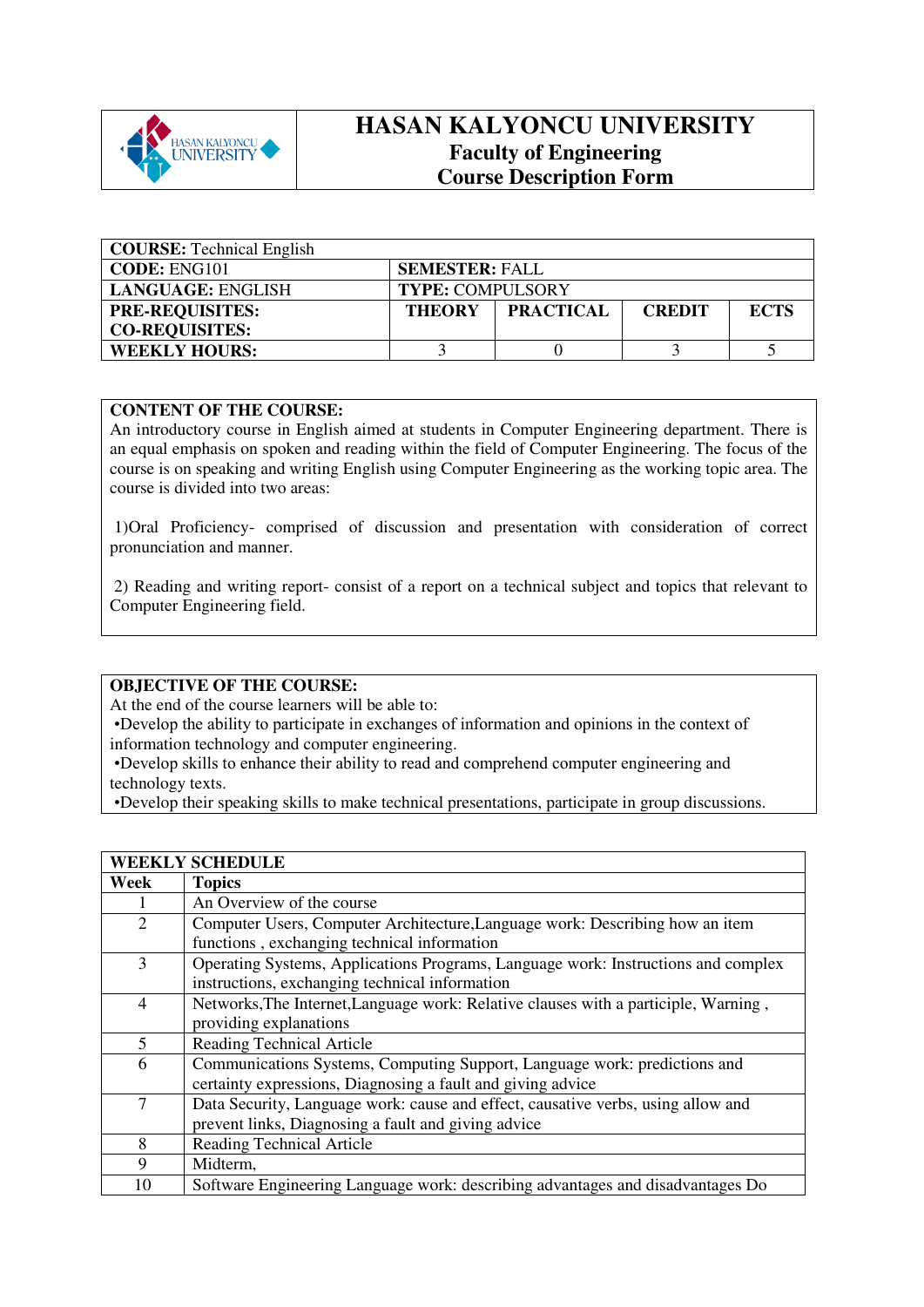|    | until, do-while, exchanging information and options                                   |
|----|---------------------------------------------------------------------------------------|
| 11 | People in Computing, Language work: Requirements; need to, have to, must, be +        |
|    | essential/critical, asking targeted questions,                                        |
| 12 | Recent Developments in IT, Language work: Ability; can, could, be able to, exchanging |
|    | information and options,                                                              |
| 13 | Reading Technical Article,                                                            |
| 14 | Home Work Presentation and discussion                                                 |

### **TEXTBOOK:**

Eric Glendinning, John McEwan, Oxford English for Information Technology, Oxford University Press, USA 2006

#### **REFERENCE BOOKS:**

 1. Department of English, Anna University. Mindscapes: English for Technologists and Engineers. Orient Blackswan, Chennai. 2012

 2. Dhanavel, S.P. English and Communication Skills for Students of Science and Engineering. Orient Blackswan, Chennai. 2011

 3. Downes, Colm, Cambridge English for Job-hunting, Cambridge University Press, New Delhi. 2008

 4. Murphy, Raymond, Intermediate English Grammar with Answers, Cambridge University Press 2000

 5. Regional Institute of English. English for Engineers. Cambridge University Press, New Delhi. 2006

6. Rutherford, Andrea. J Basic Communication Skills for Technology. Pearson, New Delhi. 2001

7. Board of editors. Fluency in English A Course book for Engineering and Technology.

Orient Blackswan, Hyderabad: 2016

| <b>EVALUATION SYSTEM:</b>    |                 |                |
|------------------------------|-----------------|----------------|
| <b>IN-TERM STUDIES</b>       | <b>QUANTITY</b> | PERCENTAGE (%) |
| Midterm Exam                 |                 | 20             |
| Homework                     | 3               | 30             |
| Labworks                     |                 | $\Omega$       |
| Quiz                         | ◠               | 10             |
| Final Exam                   |                 | 40             |
| <b>TOTAL</b>                 |                 |                |
| <b>CONTRIBUTION OF</b>       |                 |                |
| <b>INTERM STUDIES TO</b>     | 6               | 60             |
| <b>OVERALL GRADE</b>         |                 |                |
| <b>CONTRIBUTION OF FINAL</b> |                 |                |
| <b>EXAMINATION TO</b>        |                 | 40             |
| <b>OVERALL GRADE</b>         |                 |                |
| <b>TOTAL</b>                 |                 | 100            |

| <b>COURSE CATEGORY:</b>               | PERCENTAGE (%) |
|---------------------------------------|----------------|
| <b>Mathematics and Basic Sciences</b> | %30            |
| Engineering                           | %50            |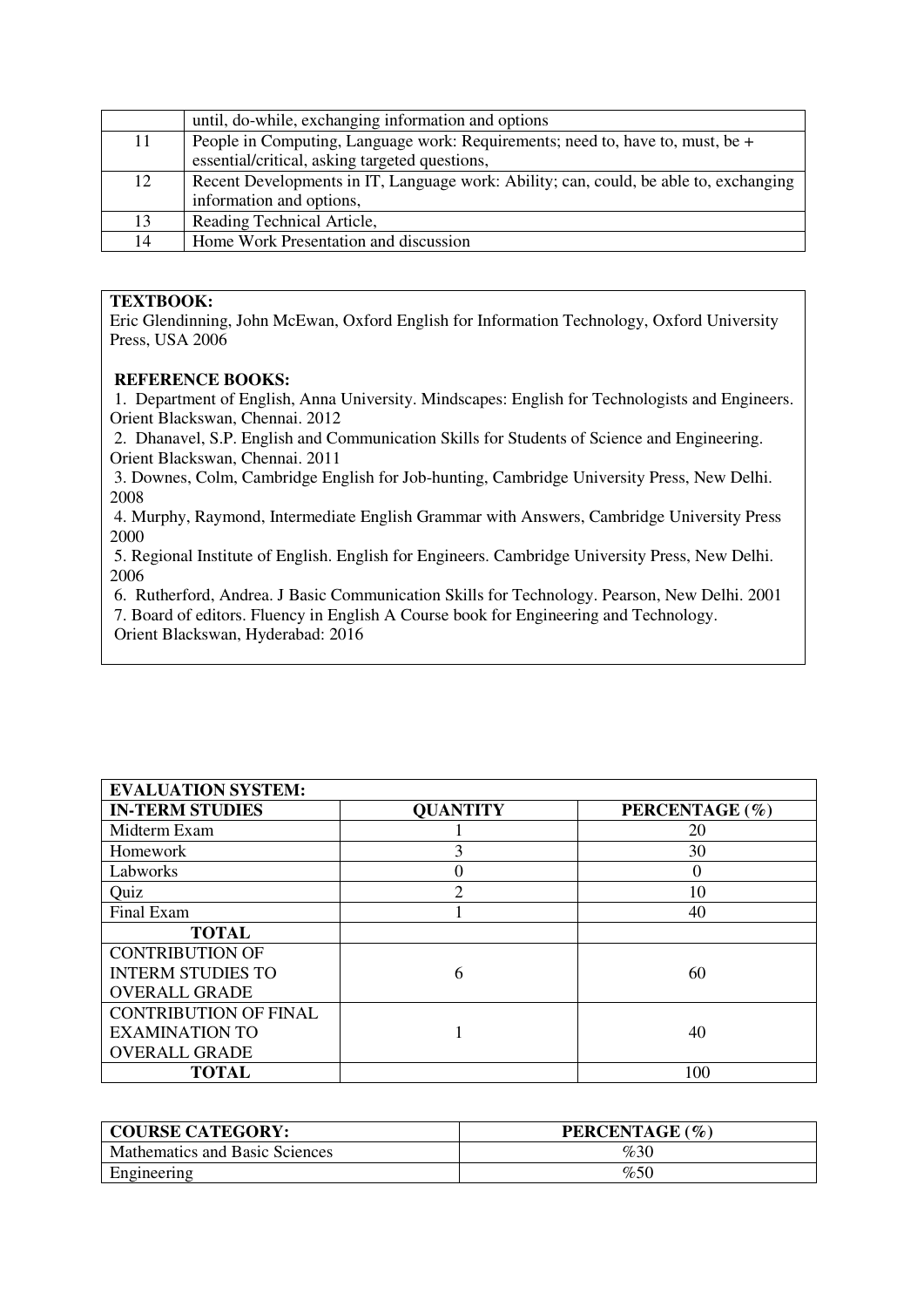| ┮<br>Engineering<br><b>Jessen</b>  | %             |
|------------------------------------|---------------|
| $\mathbf{C}$<br>Social<br>Sciences | $\sim$<br>%20 |

| <b>TABLE OF ECTS / WORKLOAD:</b>                           |                 |                             |                          |  |  |
|------------------------------------------------------------|-----------------|-----------------------------|--------------------------|--|--|
| <b>Activities</b>                                          | <b>QUANTITY</b> | <b>Duration</b><br>(Hour)   | <b>Total</b><br>Workload |  |  |
| <b>Course Duration</b>                                     | 13              |                             | 39                       |  |  |
| Hours for off-the-classroom study (Pre-study,<br>practice) | 14              | 6                           | 84                       |  |  |
| Mid-term                                                   |                 | $\mathcal{D}_{\mathcal{L}}$ | $\mathfrak{D}$           |  |  |
| Final examination                                          |                 | ↑                           | ↑                        |  |  |
| Homework                                                   | 3               | 3                           | 9                        |  |  |
| Quiz                                                       | $\overline{2}$  | 0.5                         | 1.0                      |  |  |
| <b>Total Work Load</b>                                     |                 |                             | 137                      |  |  |
| <b>Total Work Load / 30</b>                                |                 |                             | 4.5                      |  |  |
| <b>ECTS Credit of the Course</b>                           |                 |                             | 5                        |  |  |

| <b>INSTRUCTOR(S):</b>         | Asst. Prof. Dr. Mohammed Madi |
|-------------------------------|-------------------------------|
| <b>FORM PREPARATION DATE:</b> | 4/12/2019                     |

|                                              | PO <sub>1</sub>                                | PO2 | PO <sub>3</sub> | <b>PO4</b> | PO <sub>5</sub> | <b>PO6</b> | PO <sub>7</sub> | PO <sub>8</sub> | PO <sub>9</sub> | <b>PO10</b> | PO <sub>1</sub> |
|----------------------------------------------|------------------------------------------------|-----|-----------------|------------|-----------------|------------|-----------------|-----------------|-----------------|-------------|-----------------|
| LO1                                          |                                                |     |                 |            |                 |            |                 |                 |                 |             |                 |
| <b>LO2</b>                                   |                                                |     |                 |            |                 |            |                 |                 |                 |             |                 |
| LO3                                          |                                                |     |                 |            |                 |            |                 |                 |                 |             |                 |
| PO: Program Outcomes   LO: Learning Outcomes |                                                |     |                 |            |                 |            |                 |                 |                 |             |                 |
|                                              | Values: 0: None   1: Low   2: Medium   3: High |     |                 |            |                 |            |                 |                 |                 |             |                 |

| <b>LEARNING OUTCOMES OF THE</b><br><b>COURSE:</b>                                                                                                                                                                                                                                                                                                                                                   | <b>PROGRAM OUTCOMES:</b>                                                                                                                                                                                                                                                                                                                                                                                                                                                                                                                                                                                                                                    |
|-----------------------------------------------------------------------------------------------------------------------------------------------------------------------------------------------------------------------------------------------------------------------------------------------------------------------------------------------------------------------------------------------------|-------------------------------------------------------------------------------------------------------------------------------------------------------------------------------------------------------------------------------------------------------------------------------------------------------------------------------------------------------------------------------------------------------------------------------------------------------------------------------------------------------------------------------------------------------------------------------------------------------------------------------------------------------------|
| LO1: Develop the ability to participate in<br>exchanges of information and opinions in the<br>context of information technology and computer<br>engineering.<br>LO2: Develop skills to enhance their ability to<br>read and comprehend computer engineering and<br>technology texts.<br>LO3: Develop their speaking skills to make<br>technical presentations, participate in group<br>discussions. | <b>PO1:</b> Adequate knowledge in mathematics,<br>science and engineering subjects pertaining to<br>the relevant discipline; ability to use theoretical<br>and applied knowledge in these areas in<br>complex engineering problems.<br>PO2: Ability to identify, formulate, and solve<br>complex engineering problems; ability to select<br>and apply proper analysis and modeling<br>methods for this purpose.<br><b>PO3:</b> Ability to design a complex system,<br>process, device or product under realistic<br>constraints and conditions, in such a way as to<br>meet the desired result; ability to apply modern<br>design methods for this purpose. |
|                                                                                                                                                                                                                                                                                                                                                                                                     | <b>PO4:</b> Ability to devise, select, and use modern                                                                                                                                                                                                                                                                                                                                                                                                                                                                                                                                                                                                       |